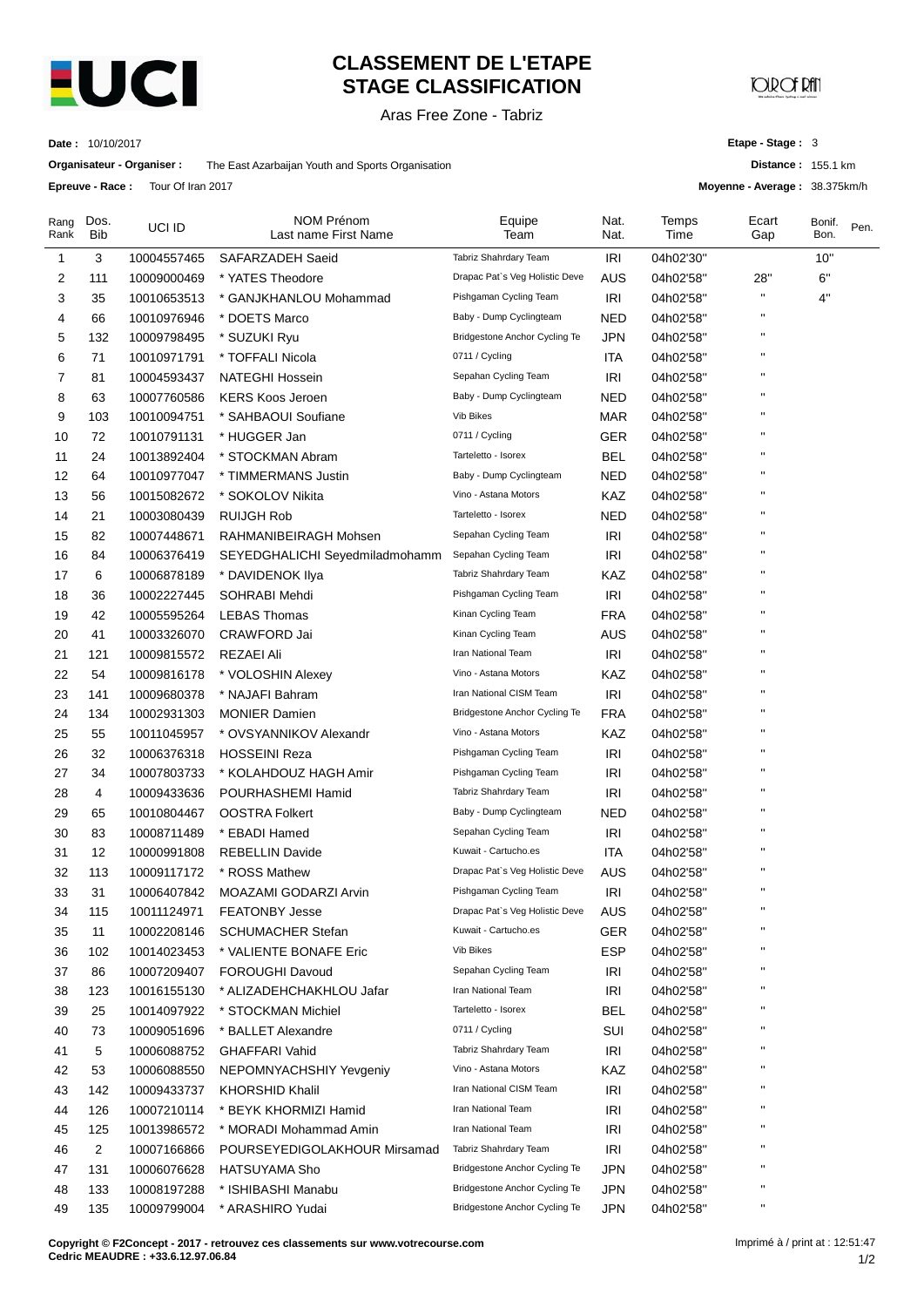| 50 | 112 | 10012902802 | * WHITE Liam                          | Drapac Pat's Veg Holistic Deve | <b>AUS</b> | 04h02'58" | $\mathbf H$  |    |
|----|-----|-------------|---------------------------------------|--------------------------------|------------|-----------|--------------|----|
| 51 | 1   | 10001198134 | MIZBANI IRANAGH Ghader                | Tabriz Shahrdary Team          | <b>IRI</b> | 04h02'58" | $\mathbf{H}$ |    |
| 52 | 26  | 10008857696 | * DE ROOZE Niels                      | Tarteletto - Isorex            | <b>BEL</b> | 04h03'25" | 55"          |    |
| 53 | 114 | 10014260394 | * PANE James                          | Drapac Pat's Veg Holistic Deve | <b>AUS</b> | 04h04'17" | 01'47"       |    |
| 54 | 62  | 10008653794 | * KOREVAAR Merijn                     | Baby - Dump Cyclingteam        | <b>NED</b> | 04h05'33" | 03'03"       |    |
| 55 | 146 | 10067400129 | * HASHEMI Mohammad                    | Iran National CISM Team        | IRI        | 04h05'46" | 03'16"       |    |
| 56 | 101 | 10009834366 | <b>ALALI Saied Jafer</b>              | Vib Bikes                      | <b>KUW</b> | 04h05'46" | $\mathbf{H}$ |    |
| 57 | 22  | 10007079061 | <b>MANNAERTS Jelle</b>                | Tarteletto - Isorex            | <b>BEL</b> | 04h06'01" | 03'31"       |    |
| 58 | 124 | 10011106682 | * FARSHI SOBHKHIZ Amir                | Iran National Team             | <b>IRI</b> | 04h07'56" | 05'26"       |    |
| 59 | 15  | 10008686938 | * MRAOUNI Salaheddine                 | Kuwait - Cartucho.es           | <b>MAR</b> | 04h08'05" | 05'35"       |    |
| 60 | 104 | 10015401156 | * AHMOUDA Allaeldin                   | Vib Bikes                      | <b>LBA</b> | 04h08'05" | $\mathbf{H}$ |    |
| 61 | 33  | 10003333851 | RAJABLOU Mohammad                     | Pishgaman Cycling Team         | IRI        | 04h08'05" | $\mathbf{H}$ |    |
| 62 | 122 | 10014146624 | * RAKANI Keivan                       | Iran National Team             | <b>IRI</b> | 04h08'07" | 05'37"       |    |
| 63 | 23  | 10010978966 | * LEIGH Andrew                        | Tarteletto - Isorex            | <b>GBR</b> | 04h08'07" | $\mathbf{H}$ |    |
| 64 | 45  | 10007274576 | YAMAMOTO Genki                        | Kinan Cycling Team             | <b>JPN</b> | 04h08'07" | $\mathbf{H}$ |    |
| 65 | 85  | 10009432323 | <b>ARMOON Mehdi</b>                   | Sepahan Cycling Team           | <b>IRI</b> | 04h08'07" | $\mathbf{H}$ | 2" |
| 66 | 116 | 10009779402 | * KATSONIS Nicholas                   | Drapac Pat's Veg Holistic Deve | <b>AUS</b> | 04h09'12" | 06'42"       |    |
| 67 | 143 | 10009001277 | * ESMAILZADEH Dariush                 | Iran National CISM Team        | IRI        | 04h09'44" | 07'14"       |    |
| 68 | 145 | 10067246848 | * JAFAR ZADEH Morteza                 | Iran National CISM Team        | IRI        | 04h09'44" | $\mathbf{H}$ |    |
| 69 | 14  | 10005509277 | <b>GUTIERREZ REVUELTA Jose Manuel</b> | Kuwait - Cartucho.es           | <b>ESP</b> | 04h09'44" | $\mathbf{H}$ | 1" |
| 70 | 51  | 10009385742 | * ASTAFYEV Stepan                     | Vino - Astana Motors           | <b>KAZ</b> | 04h09'44" | $\mathbf{H}$ |    |
| 71 | 43  | 10016010337 | * NAKANISHI Kenji                     | Kinan Cycling Team             | <b>JPN</b> | 04h09'44" | $\mathbf{H}$ |    |
| 72 | 61  | 10007291855 | * OTTEMA Rick                         | Baby - Dump Cyclingteam        | <b>NED</b> | 04h09'47" | 07'17"       | 3" |
| 73 | 52  | 10023460644 | * KHADYLBEK Kairat                    | Vino - Astana Motors           | <b>KAZ</b> | 04h10'29" | 07'59"       |    |
| 74 | 74  | 10013842890 | * ENGEL Jonas                         | 0711 / Cycling                 | <b>GER</b> | 04h13'26" | 10'56"       |    |
| 75 | 144 | 10009014011 | * EBADALLAHIRAFSANJANI Mahdi          | Iran National CISM Team        | <b>IRI</b> | 04h13'26" | $\mathbf{H}$ |    |
| 76 | 46  | 10009799408 | * ASO Keisuke                         | Kinan Cycling Team             | <b>JPN</b> | 04h13'26" | $\mathbf H$  |    |
| 77 | 13  | 10014121160 | <b>BOYS Matt</b>                      | Kuwait - Cartucho.es           | <b>AUS</b> | 04h13'26" | $\mathbf{H}$ |    |

**Aucun coureur hors-dÈlai / No OTL**

**Nombre de partants : 78**

**Aucun non partant - No DN** S

**ABANDONS - DNF** Dossard/Bib 105 - AL SAMMIRRAIE Saad Ali Yaseen - Vib Bikes - 10007731082 Numbers : 1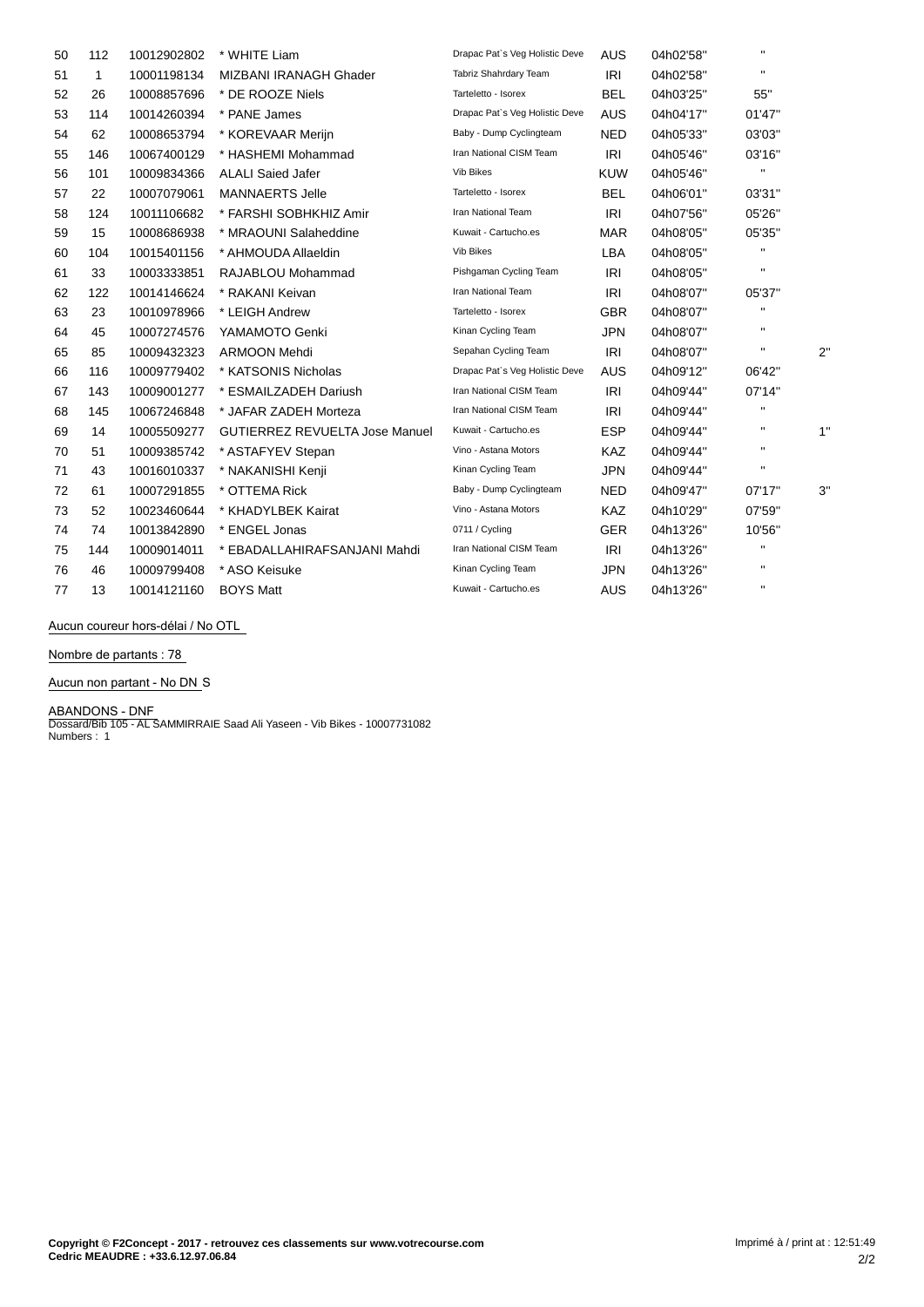

#### **CLASSEMENT GENERAL GENERAL CLASSIFICATION**

Aras Free Zone - Tabriz

**JOIR OF RAT** 

**Etape - Stage :** 3

**Distance :** 508.6 km

**Date :** 10/10/2017

**Organisateur - Organiser :** The East Azarbaijan Youth and Sports Organisation

**Epreuve - Race :** Tour Of Iran 2017

|              | LUI CUVC - NALC. | $1001$ U $101$ $201$ |                                           |                                   |              | Moyenne - Average: 43.642km/h |              |
|--------------|------------------|----------------------|-------------------------------------------|-----------------------------------|--------------|-------------------------------|--------------|
| Rang<br>Rank | Dos.<br>Bib      | UCI ID               | <b>NOM Prénom</b><br>Last name First Name | Equipe<br>Team                    | Nat.<br>Nat. | Temps<br>Time                 | Ecart<br>Gap |
| 1            | 54               | 10009816178          | * VOLOSHIN Alexey                         | Vino - Astana Motors              | KAZ          | 11h40'18"                     |              |
| 2            | 6                | 10006878189          | * DAVIDENOK Ilya                          | Tabriz Shahrdary Team             | KAZ          | 11h40'22"                     | 04"          |
| 3            | 21               | 10003080439          | <b>RUIJGH Rob</b>                         | Tarteletto - Isorex               | NED          | 11h40'22"                     | $\mathbf{H}$ |
| 4            | 115              | 10011124971          | <b>FEATONBY Jesse</b>                     | Drapac Pat's Veg Holistic Develop | AUS          | 11h40'29"                     | 11"          |
| 5            | 56               | 10015082672          | * SOKOLOV Nikita                          | Vino - Astana Motors              | KAZ          | 11h40'53"                     | 35"          |
| 6            | 53               | 10006088550          | NEPOMNYACHSHIY Yevgeniy                   | Vino - Astana Motors              | KAZ          | 11h40'55"                     | 37"          |
| 7            | 71               | 10010971791          | * TOFFALI Nicola                          | 0711 / Cycling                    | ITA          | 11h40'57"                     | 39"          |
| 8            | 41               | 10003326070          | <b>CRAWFORD Jai</b>                       | Kinan Cycling Team                | <b>AUS</b>   | 11h40'57"                     | $\mathbf{H}$ |
| 9            | 113              | 10009117172          | * ROSS Mathew                             | Drapac Pat's Veg Holistic Develop | <b>AUS</b>   | 11h40'57"                     | $\mathbf{H}$ |
| 10           | 3                | 10004557465          | SAFARZADEH Saeid                          | Tabriz Shahrdary Team             | IRI          | 11h41'05"                     | 47"          |
| 11           | 111              | 10009000469          | * YATES Theodore                          | Drapac Pat's Veg Holistic Develop | AUS          | 11h41'37"                     | 01'19"       |
| 12           | 24               | 10013892404          | * STOCKMAN Abram                          | Tarteletto - Isorex               | BEL          | 11h41'43"                     | 01'25"       |
| 13           | 65               | 10010804467          | <b>OOSTRA Folkert</b>                     | Baby - Dump Cyclingteam           | <b>NED</b>   | 11h41'43"                     | $\mathbf{H}$ |
| 14           | 32               | 10006376318          | <b>HOSSEINI Reza</b>                      | Pishgaman Cycling Team            | IRI          | 11h41'43"                     | $\mathbf{H}$ |
| 15           | 42               | 10005595264          | <b>LEBAS Thomas</b>                       | Kinan Cycling Team                | <b>FRA</b>   | 11h41'43"                     | $\mathbf{H}$ |
| 16           | 4                | 10009433636          | POURHASHEMI Hamid                         | Tabriz Shahrdary Team             | IRI          | 11h41'43"                     | $\mathbf{H}$ |
| 17           | 31               | 10006407842          | MOAZAMI GODARZI Arvin                     | Pishgaman Cycling Team            | <b>IRI</b>   | 11h41'43"                     | $\mathbf{H}$ |
| 18           | 34               | 10007803733          | * KOLAHDOUZ HAGH Amir                     | Pishgaman Cycling Team            | IRI          | 11h41'43"                     |              |
| 19           | 12               | 10000991808          | <b>REBELLIN Davide</b>                    | Kuwait - Cartucho.es              | ITA          | 11h41'43"                     | $\mathbf{H}$ |
| 20           | 11               | 10002208146          | <b>SCHUMACHER Stefan</b>                  | Kuwait - Cartucho.es              | GER          | 11h41'43"                     | $\mathbf{H}$ |
| 21           | 2                | 10007166866          | POURSEYEDIGOLAKHOUR Mirsamad              | Tabriz Shahrdary Team             | <b>IRI</b>   | 11h41'43"                     | $\mathbf{H}$ |
| 22           | 142              | 10009433737          | <b>KHORSHID Khalil</b>                    | Iran National CISM Team           | <b>IRI</b>   | 11h41'43"                     | $\mathbf{H}$ |
| 23           | 131              | 10006076628          | <b>HATSUYAMA Sho</b>                      | Bridgestone Anchor Cycling Team   | JPN          | 11h41'43"                     | $\mathbf{H}$ |
| 24           | $\mathbf{1}$     | 10001198134          | MIZBANI IRANAGH Ghader                    | Tabriz Shahrdary Team             | IRI          | 11h41'43"                     | H,           |
| 25           | 134              | 10002931303          | <b>MONIER Damien</b>                      | Bridgestone Anchor Cycling Team   | <b>FRA</b>   | 11h41'47"                     | 01'29"       |
| 26           | 126              | 10007210114          | * BEYK KHORMIZI Hamid                     | Iran National Team                | IRI          | 11h46'25"                     | 06'07"       |
| 27           | 66               | 10010976946          | * DOETS Marco                             | Baby - Dump Cyclingteam           | NED          | 11h47'10"                     | 06'52"       |
| 28           | 51               | 10009385742          | * ASTAFYEV Stepan                         | Vino - Astana Motors              | KAZ          | 11h48'29"                     | 08'11"       |
| 29           | 15               | 10008686938          | * MRAOUNI Salaheddine                     | Kuwait - Cartucho.es              | <b>MAR</b>   | 11h52'21"                     | 12'03"       |
| 30           | 25               | 10014097922          | * STOCKMAN Michiel                        | Tarteletto - Isorex               | BEL          | 11h52'41"                     | 12'23"       |
| 31           | 64               | 10010977047          | * TIMMERMANS Justin                       | Baby - Dump Cyclingteam           | NED          | 11h53'27"                     | 13'09"       |
| 32           | 83               | 10008711489          | * EBADI Hamed                             | Sepahan Cycling Team              | IRI          | 11h55'38"                     | 15'20"       |
| 33           | 86               | 10007209407          | FOROUGHI Davoud                           | Sepahan Cycling Team              | IRI          | 11h56'12"                     | 15'54"       |
| 34           | 63               | 10007760586          | KERS Koos Jeroen                          | Baby - Dump Cyclingteam           | <b>NED</b>   | 11h58'12"                     | 17'54"       |
| 35           | 103              | 10010094751          | * SAHBAOUI Soufiane                       | Vib Bikes                         | <b>MAR</b>   | 11h59'08"                     | 18'50"       |
| 36           | 55               | 10011045957          | * OVSYANNIKOV Alexandr                    | Vino - Astana Motors              | KAZ          | 11h59'08"                     | н            |
| 37           | 102              | 10014023453          | * VALIENTE BONAFE Eric                    | Vib Bikes                         | <b>ESP</b>   | 11h59'08"                     | $\mathbf{H}$ |
| 38           | 133              | 10008197288          | * ISHIBASHI Manabu                        | Bridgestone Anchor Cycling Team   | <b>JPN</b>   | 11h59'08"                     |              |
| 39           | 112              | 10012902802          | * WHITE Liam                              | Drapac Pat's Veg Holistic Develop | AUS          | 12h00'38"                     | 20'20"       |
| 40           | 35               | 10010653513          | * GANJKHANLOU Mohammad                    | Pishgaman Cycling Team            | IRI          | 12h01'26"                     | 21'08"       |
| 41           | 81               | 10004593437          | NATEGHI Hossein                           | Sepahan Cycling Team              | <b>IRI</b>   | 12h01'27"                     | 21'09"       |
| 42           | 84               | 10006376419          | SEYEDGHALICHI Seyedmiladmohammad          | Sepahan Cycling Team              | IRI          | 12h01'30"                     | 21'12"       |
| 43           | 141              | 10009680378          | * NAJAFI Bahram                           | Iran National CISM Team           | IRI          | 12h01'30"                     |              |
| 44           | 72               | 10010791131          | * HUGGER Jan                              | 0711 / Cycling                    | <b>GER</b>   | 12h01'30"                     | $\mathbf{H}$ |
| 45           | 132              | 10009798495          | * SUZUKI Ryu                              | Bridgestone Anchor Cycling Team   | <b>JPN</b>   | 12h01'30"                     |              |
| 46           | 82               | 10007448671          | RAHMANIBEIRAGH Mohsen                     | Sepahan Cycling Team              | IRI          | 12h01'30"                     |              |
| 47           | 121              | 10009815572          | <b>REZAEI Ali</b>                         | Iran National Team                | IRI          | 12h01'30"                     |              |
| 48           | 36               | 10002227445          | SOHRABI Mehdi                             | Pishgaman Cycling Team            | IRI          | 12h01'30"                     | $\mathbf{H}$ |
| 49           | 73               | 10009051696          | * BALLET Alexandre                        | 0711 / Cycling                    | SUI          | 12h01'30"                     | н            |
|              |                  |                      |                                           |                                   |              |                               |              |

**Copyright © F2Concept - 2017 - retrouvez ces classements sur www.votrecourse.com Cedric MEAUDRE : +33.6.12.97.06.84**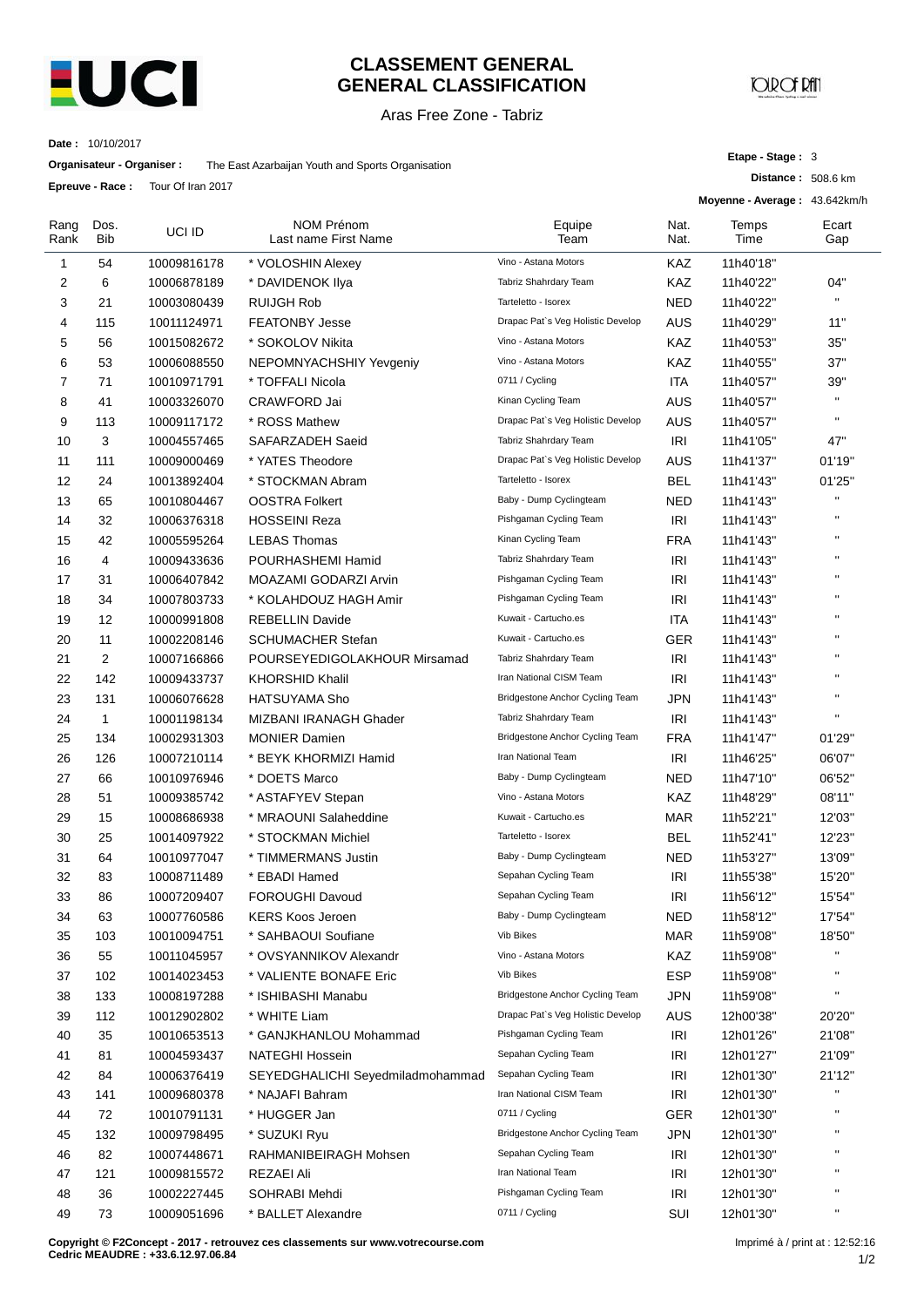| 50 | 5   | 10006088752 | <b>GHAFFARI Vahid</b>                 | Tabriz Shahrdary Team             | <b>IRI</b> | 12h01'30" | $\mathbf{H}$   |
|----|-----|-------------|---------------------------------------|-----------------------------------|------------|-----------|----------------|
| 51 | 125 | 10013986572 | * MORADI Mohammad Amin                | Iran National Team                | <b>IRI</b> | 12h01'30" | $\mathbf{H}$   |
| 52 | 123 | 10016155130 | * ALIZADEHCHAKHLOU Jafar              | Iran National Team                | <b>IRI</b> | 12h01'30" | $\mathbf{H}$ . |
| 53 | 135 | 10009799004 | * ARASHIRO Yudai                      | Bridgestone Anchor Cycling Team   | <b>JPN</b> | 12h01'30" | $\mathbf{H}$   |
| 54 | 26  | 10008857696 | * DE ROOZE Niels                      | Tarteletto - Isorex               | <b>BEL</b> | 12h01'56" | 21'38"         |
| 55 | 52  | 10023460644 | * KHADYLBEK Kairat                    | Vino - Astana Motors              | <b>KAZ</b> | 12h02'28" | 22'10"         |
| 56 | 114 | 10014260394 | * PANE James                          | Drapac Pat's Veg Holistic Develop | <b>AUS</b> | 12h02'49" | 22'31"         |
| 57 | 62  | 10008653794 | * KOREVAAR Merijn                     | Baby - Dump Cyclingteam           | <b>NED</b> | 12h03'19" | 23'01"         |
| 58 | 85  | 10009432323 | <b>ARMOON Mehdi</b>                   | Sepahan Cycling Team              | IRI        | 12h04'15" | 23'57"         |
| 59 | 45  | 10007274576 | YAMAMOTO Genki                        | Kinan Cycling Team                | <b>JPN</b> | 12h04'17" | 23'59"         |
| 60 | 101 | 10009834366 | <b>ALALI Saied Jafer</b>              | Vib Bikes                         | <b>KUW</b> | 12h04'18" | 24'00"         |
| 61 | 146 | 10067400129 | * HASHEMI Mohammad                    | Iran National CISM Team           | IRI        | 12h04'18" | $\mathbf{H}$ . |
| 62 | 22  | 10007079061 | <b>MANNAERTS Jelle</b>                | Tarteletto - Isorex               | <b>BEL</b> | 12h04'32" | 24'14"         |
| 63 | 43  | 10016010337 | * NAKANISHI Kenji                     | Kinan Cycling Team                | <b>JPN</b> | 12h05'54" | 25'36"         |
| 64 | 124 | 10011106682 | * FARSHI SOBHKHIZ Amir                | Iran National Team                | IRI        | 12h06'28" | 26'10"         |
| 65 | 33  | 10003333851 | RAJABLOU Mohammad                     | Pishgaman Cycling Team            | <b>IRI</b> | 12h06'37" | 26'19"         |
| 66 | 122 | 10014146624 | * RAKANI Keivan                       | Iran National Team                | IRI        | 12h06'39" | 26'21"         |
| 67 | 23  | 10010978966 | * LEIGH Andrew                        | Tarteletto - Isorex               | <b>GBR</b> | 12h06'39" | $\mathbf{H}$   |
| 68 | 116 | 10009779402 | * KATSONIS Nicholas                   | Drapac Pat's Veg Holistic Develop | <b>AUS</b> | 12h07'44" | 27'26"         |
| 69 | 104 | 10015401156 | * AHMOUDA Allaeldin                   | Vib Bikes                         | LBA        | 12h07'47" | 27'29"         |
| 70 | 61  | 10007291855 | * OTTEMA Rick                         | Baby - Dump Cyclingteam           | <b>NED</b> | 12h08'13" | 27'55"         |
| 71 | 14  | 10005509277 | <b>GUTIERREZ REVUELTA Jose Manuel</b> | Kuwait - Cartucho.es              | <b>ESP</b> | 12h08'15" | 27'57"         |
| 72 | 143 | 10009001277 | * ESMAILZADEH Dariush                 | Iran National CISM Team           | <b>IRI</b> | 12h08'16" | 27'58"         |
| 73 | 145 | 10067246848 | * JAFAR ZADEH Morteza                 | Iran National CISM Team           | IRI        | 12h09'57" | 29'39"         |
| 74 | 46  | 10009799408 | * ASO Keisuke                         | Kinan Cycling Team                | <b>JPN</b> | 12h11'58" | 31'40"         |
| 75 | 74  | 10013842890 | * ENGEL Jonas                         | 0711 / Cycling                    | <b>GER</b> | 12h11'58" | п.             |
| 76 | 144 | 10009014011 | * EBADALLAHIRAFSANJANI Mahdi          | Iran National CISM Team           | <b>IRI</b> | 12h11'58" | $\mathbf{H}$   |
| 77 | 13  | 10014121160 | <b>BOYS Matt</b>                      | Kuwait - Cartucho.es              | <b>AUS</b> | 12h11'58" | п.             |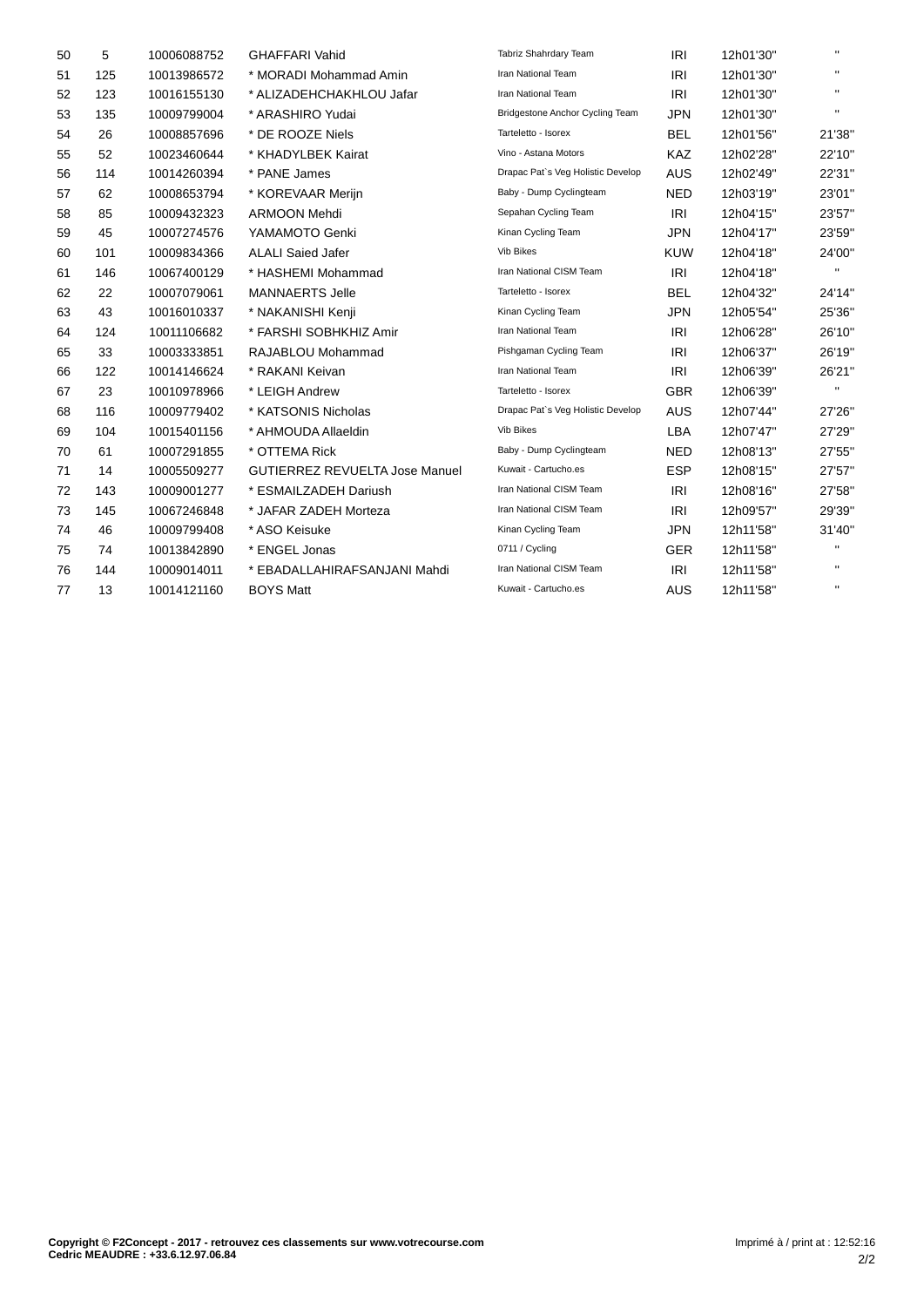

# **CLASSEMENT DES SPRINTS SPRINTS CLASSIFICATION**

**CONCERT** 

**Etape - Stage :** 3

Aras Free Zone - Tabriz

**Date :** 10/10/2017

**Organisateur - Organiser :** The East Azarbaijan Youth and Sports Organisation

**Epreuve - Race :** Tour Of Iran 2017

#### **Classement de l'étape - Stage classification Classement général - General classification**

| Rq | Dos. | Nom Prénom                            | Nat.       | Equipe     | Pts | Bon. | ĸa<br>Rk | DOS.<br><b>Bib</b> | Nom Prenom<br>Last name First name | N° licence UCI<br>UCI Code | ⊨quipe<br>Team | Pts |
|----|------|---------------------------------------|------------|------------|-----|------|----------|--------------------|------------------------------------|----------------------------|----------------|-----|
|    |      | km 109.7 - Sprint                     |            |            |     |      |          | 61                 | <b>OTTEMA Rick</b>                 |                            | <b>BDC</b>     | 12  |
|    | 61   | <b>OTTEMA Rick</b>                    | <b>NED</b> | <b>BDC</b> | 6   |      |          | 66                 | DOETS Marco                        |                            | <b>BDC</b>     |     |
| 2  | 85   | ARMOON Mehdi                          | <b>IRI</b> | <b>SPT</b> |     |      |          | 6                  | DAVIDENOK IIya                     |                            | TST            |     |
| 3  | 14   | <b>GUTIERREZ REVUELTA Jose Manuel</b> | <b>ESP</b> | <b>KWC</b> | ◠   |      |          | 81                 | NATEGHI Hossein                    |                            | <b>SPT</b>     |     |

|      | <b>เรรification</b><br>Classement général - General classification |                |      |          |                    |                                      |                                   |                |                |
|------|--------------------------------------------------------------------|----------------|------|----------|--------------------|--------------------------------------|-----------------------------------|----------------|----------------|
| Nat. | Equipe                                                             | <b>Pts</b>     | Bon. | Rq<br>Rk | Dos.<br><b>Bib</b> | Nom Prénom<br>Last name First name   | N° licence UCI<br><b>UCI Code</b> | Equipe<br>Team | Pts            |
|      |                                                                    |                |      | 1        | 61                 | <b>OTTEMA Rick</b>                   |                                   | <b>BDC</b>     | 12             |
| NED  | <b>BDC</b>                                                         | 6              | 3    | 2        | 66                 | <b>DOETS Marco</b>                   |                                   | <b>BDC</b>     | 8              |
| IRI  | <b>SPT</b>                                                         | 4              | 2    | 3        | 6                  | DAVIDENOK IIya                       |                                   | TST            | 6              |
| ESP  | <b>KWC</b>                                                         | $\overline{2}$ | 1    | 4        | 81                 | <b>NATEGHI Hossein</b>               |                                   | <b>SPT</b>     | 6              |
|      |                                                                    |                |      | 5        | 53                 | NEPOMNYACHSHIY Yevgeniy              |                                   | <b>VAM</b>     | $\overline{4}$ |
|      |                                                                    |                |      | 6        | 85                 | <b>ARMOON Mehdi</b>                  |                                   | <b>SPT</b>     | $\overline{4}$ |
|      |                                                                    |                |      | 7        | 126                | BEYK KHORMIZI Hamid                  |                                   | <b>IRI</b>     | $\overline{2}$ |
|      |                                                                    |                |      | 8        | 26                 | DE ROOZE Niels                       |                                   | <b>TIS</b>     | 2              |
|      |                                                                    |                |      | 9        | 22                 | <b>MANNAERTS Jelle</b>               |                                   | <b>TIS</b>     | 2              |
|      |                                                                    |                |      | 10       | 14                 | <b>GUTIERREZ REVUELTA Jose Manue</b> |                                   | <b>KWC</b>     | 2              |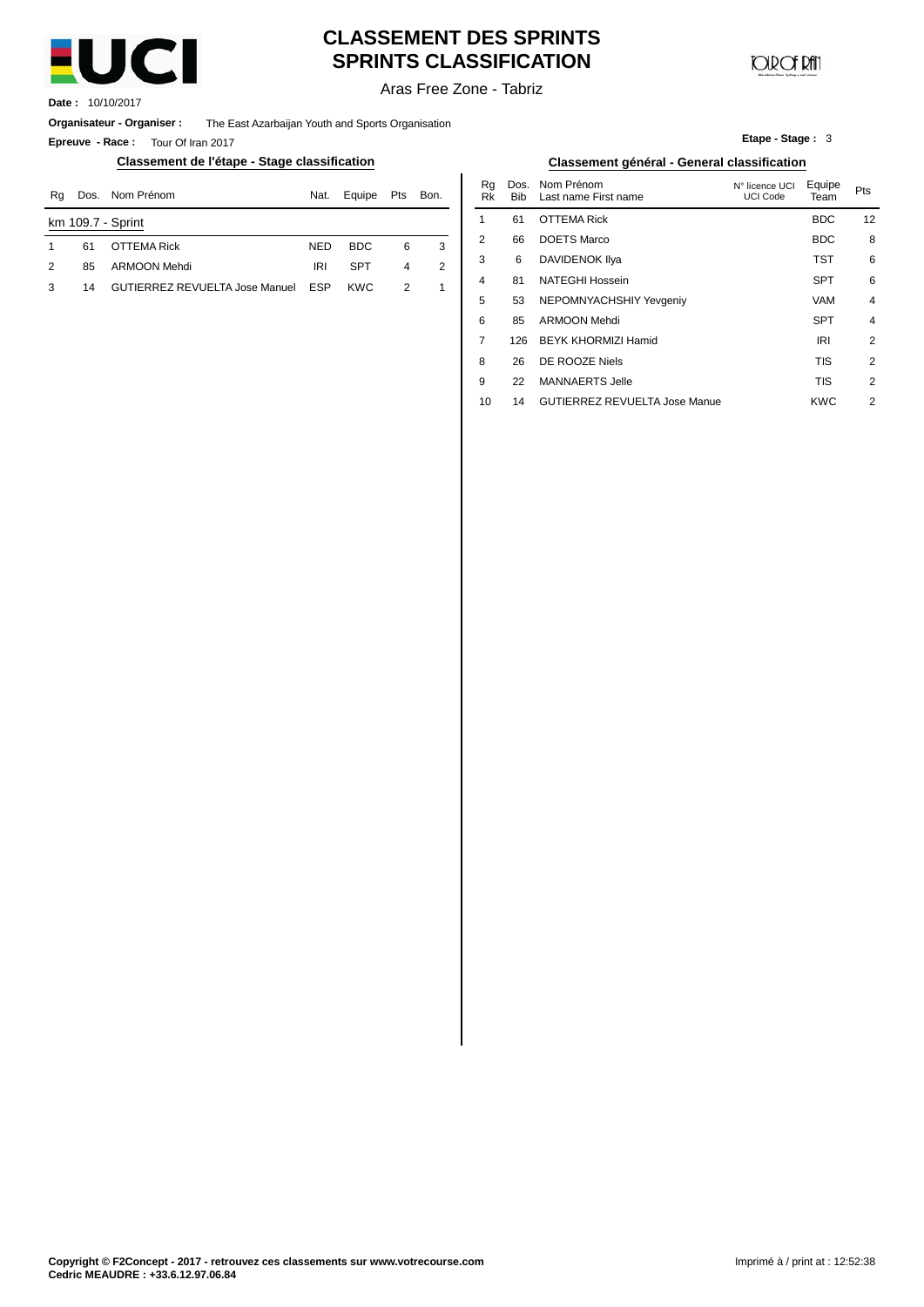

## **MEILLEUR GRIMPEUR MOUNTAIN CLASSIFICATION**

# **COD** CF DAN

Aras Free Zone - Tabriz

10/10/2017 **Date :**

#### **Organisateur - Organiser :** The East Azarbaijan Youth and Sports

**Epreuve** - Race: Tour Of Iran 2017

#### **Classement de l'étape - Stage classification Classement général - General classification**

| Rq<br><b>Rk</b>         | Dos.<br><b>Bib</b> | Nom Prénom<br>Last name First name    | Nat.       | Equipe<br>Team | Pts                     | Bon. | Rg<br>Rk       | Do<br>Bi    |
|-------------------------|--------------------|---------------------------------------|------------|----------------|-------------------------|------|----------------|-------------|
|                         | km 73.8 - Cat.1    |                                       |            |                |                         |      | 1              | 6           |
| 1                       | 85                 | <b>ARMOON Mehdi</b>                   | <b>IRI</b> | <b>SPT</b>     | 15                      |      | $\overline{2}$ | 14          |
| 2                       | 14                 | <b>GUTIERREZ REVUELTA Jose Manuel</b> | <b>ESP</b> | <b>KWC</b>     | 12                      |      | 3              | 8           |
| 3                       | 46                 | ASO Keisuke                           | <b>JPN</b> | <b>KIN</b>     | 10                      |      | 4              | 1.          |
| $\overline{\mathbf{4}}$ | 61                 | <b>OTTEMA Rick</b>                    | <b>NED</b> | <b>BDC</b>     | 8                       |      | 5              | 3           |
| 5                       | 6                  | DAVIDENOK IIya                        | <b>KAZ</b> | <b>TST</b>     | 6                       |      | 6              | 3           |
| 6                       | 2                  | POURSEYEDIGOLAKHOUR Mirsama           | IRI        | TST            | $\overline{\mathbf{4}}$ |      | 7              | 4(          |
| 7                       | 32                 | <b>HOSSEINI Reza</b>                  | <b>IRI</b> | <b>PKY</b>     | 2                       |      | 8              | $2^{\circ}$ |
| 8                       | 25                 | <b>STOCKMAN Michiel</b>               | BEL        | TIS            | 1                       |      | 9              | 2           |
|                         |                    |                                       |            |                |                         |      | 10             | 6           |
|                         |                    | km 143.1 - Cat.3                      |            |                |                         |      | 11             | 3           |
| 1                       | 3                  | SAFARZADEH Saeid                      | <b>IRI</b> | <b>TST</b>     | 6                       |      | 12             | 4           |
| 2                       | 2                  | POURSEYEDIGOLAKHOUR Mirsama           | <b>IRI</b> | <b>TST</b>     | 4                       |      | 13             | 1           |
| 3                       | 6                  | DAVIDENOK IIya                        | KAZ        | <b>TST</b>     | 2                       |      | 14             | 3           |
| 4                       | 31                 | MOAZAMI GODARZI Arvin                 | IRI        | <b>PKY</b>     | 1                       |      | 15             | 11          |
|                         |                    |                                       |            |                |                         |      |                |             |

| Etape - Stage: 3 |  |  |  |
|------------------|--|--|--|
|------------------|--|--|--|

| Nom Prénom<br>Last name First name    | Nat.       | Equipe<br>Team | Pts | Bon. | Rg<br><b>Rk</b> | Dos.<br><b>Bib</b> | Nom Prénom<br>Last name First name   | UCI ID      | Equipe<br>Team | Pts            |
|---------------------------------------|------------|----------------|-----|------|-----------------|--------------------|--------------------------------------|-------------|----------------|----------------|
| ∶at.1                                 |            |                |     |      | 1               | 6                  | <b>DAVIDENOK IIya</b>                | 10006878189 | <b>TST</b>     | 30             |
| <b>ARMOON Mehdi</b>                   | <b>IRI</b> | <b>SPT</b>     | 15  |      | 2               | 142                | <b>KHORSHID Khalil</b>               | 10009433737 | <b>CIS</b>     | 17             |
| <b>GUTIERREZ REVUELTA Jose Manuel</b> | <b>ESP</b> | <b>KWC</b>     | 12  |      | 3               | 85                 | <b>ARMOON Mehdi</b>                  | 10009432323 | <b>SPT</b>     | 15             |
| ASO Keisuke                           | <b>JPN</b> | <b>KIN</b>     | 10  |      | 4               | 14                 | <b>GUTIERREZ REVUELTA Jose Manue</b> | 10005509277 | <b>KWC</b>     | 12             |
| OTTEMA Rick                           | <b>NED</b> | <b>BDC</b>     | 8   |      | 5               | 31                 | MOAZAMI GODARZI Arvin                | 10006407842 | <b>PKY</b>     | 10             |
| DAVIDENOK Ilya                        | <b>KAZ</b> | <b>TST</b>     | 6   |      | 6               | 34                 | KOLAHDOUZ HAGH Amir                  | 10007803733 | <b>PKY</b>     | 10             |
| POURSEYEDIGOLAKHOUR Mirsama           | <b>IRI</b> | <b>TST</b>     | 4   |      | 7               | 46                 | <b>ASO Keisuke</b>                   | 10009799408 | <b>KIN</b>     | 10             |
| <b>HOSSEINI Reza</b>                  | <b>IRI</b> | <b>PKY</b>     | 2   |      | 8               | 21                 | <b>RUIJGH Rob</b>                    | 10003080439 | <b>TIS</b>     | 8              |
| <b>STOCKMAN Michiel</b>               | <b>BEL</b> | <b>TIS</b>     | 1   |      | 9               | 2                  | POURSEYEDIGOLAKHOUR Mirsam           | 10007166866 | <b>TST</b>     | 8              |
|                                       |            |                |     |      | 10              | 61                 | <b>OTTEMA Rick</b>                   | 10007291855 | <b>BDC</b>     | 8              |
| Cat.3                                 |            |                |     |      | 11              | 3                  | SAFARZADEH Saeid                     | 10004557465 | <b>TST</b>     | 6              |
| SAFARZADEH Saeid                      | <b>IRI</b> | <b>TST</b>     | 6   |      | 12              | 4                  | POURHASHEMI Hamid                    | 10009433636 | <b>TST</b>     | 6              |
| POURSEYEDIGOLAKHOUR Mirsama           | <b>IRI</b> | <b>TST</b>     | 4   |      | 13              | 15                 | <b>MRAOUNI Salaheddine</b>           | 10008686938 | <b>KWC</b>     | 4              |
| DAVIDENOK Ilya                        | <b>KAZ</b> | <b>TST</b>     | 2   |      | 14              | 32                 | <b>HOSSEINI Reza</b>                 | 10006376318 | <b>PKY</b>     | 3              |
| MOAZAMI GODARZI Arvin                 | IRI        | <b>PKY</b>     | 1   |      | 15              | 115                | <b>FEATONBY Jesse</b>                | 10011124971 | <b>DPV</b>     | $\overline{c}$ |
|                                       |            |                |     |      | 16              | 12                 | <b>REBELLIN Davide</b>               | 10000991808 | <b>KWC</b>     | $\overline{2}$ |
|                                       |            |                |     |      | 17              | 35                 | GANJKHANLOU Mohammad                 | 10010653513 | <b>PKY</b>     | $\overline{2}$ |
|                                       |            |                |     |      | 18              | 54                 | <b>VOLOSHIN Alexey</b>               | 10009816178 | <b>VAM</b>     | 1              |
|                                       |            |                |     |      | 19              | 41                 | <b>CRAWFORD Jai</b>                  | 10003326070 | <b>KIN</b>     | 1              |
|                                       |            |                |     |      | 20              | 25                 | <b>STOCKMAN Michiel</b>              | 10014097922 | <b>TIS</b>     | 1              |
|                                       |            |                |     |      |                 |                    |                                      |             |                |                |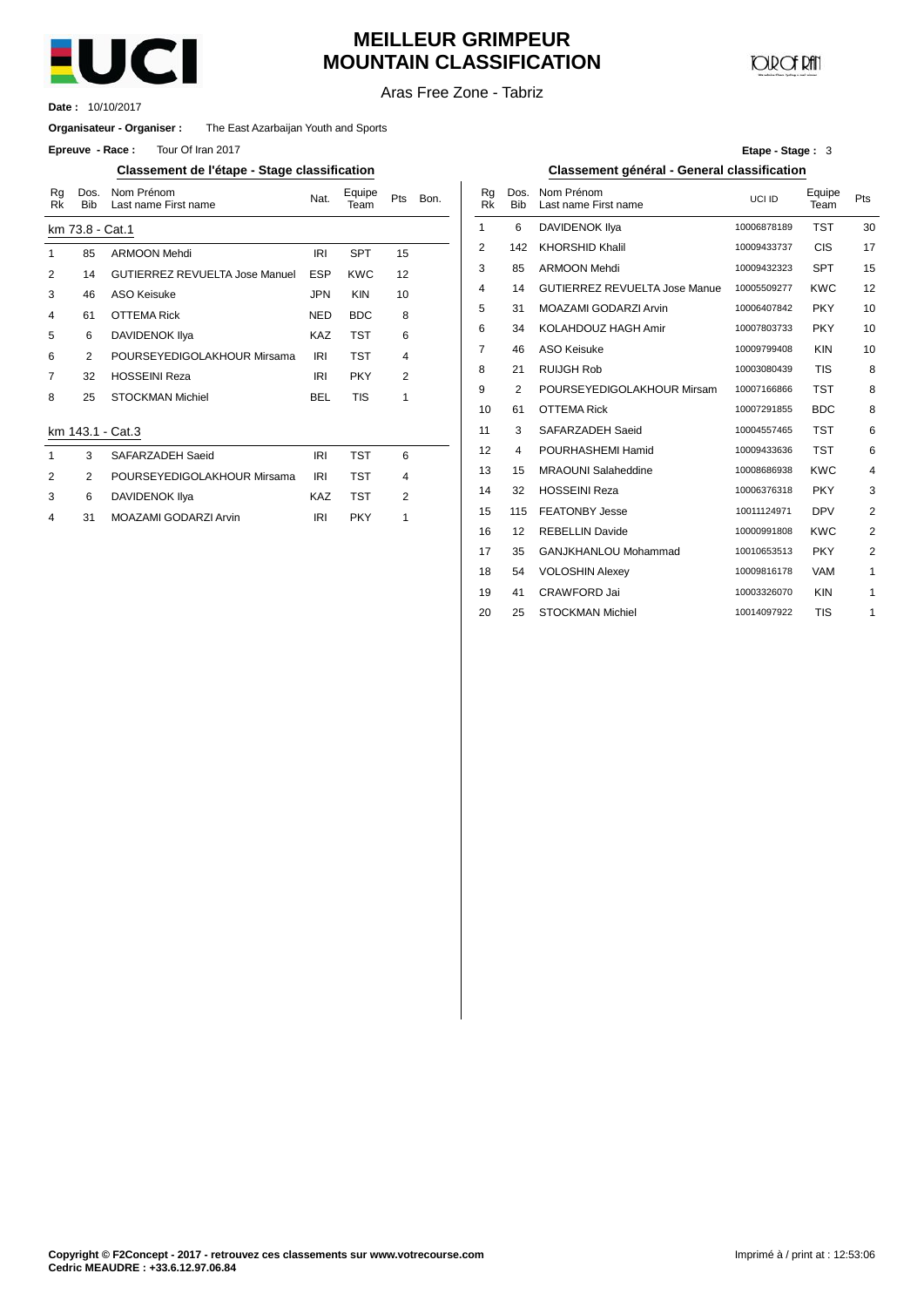

#### Aras Free Zone - Tabriz **CLASSEMENT GENERAL DES JEUNES BEST YOUNG GENERAL CLASSIFICATION**

**JOROF RAT** 

**Etape - Stage :** 3

**Distance :** 508.6 km

**Date :** 10/10/2017

#### **Organisateur - Organiser :** The East Azarbaijan Youth and Sports

**Epreuve - Race :** Tour Of Iran 2017

| Rang<br>Rank   | Dos.<br><b>Bib</b> | <b>NOM Prénom</b><br>Last name First Name | Equipe<br>Team                             | UCI ID      | Temps<br>Time | Ecart<br>Gap |
|----------------|--------------------|-------------------------------------------|--------------------------------------------|-------------|---------------|--------------|
| 1              | 54                 | <b>VOLOSHIN Alexey</b>                    | Vino - Astana Motors                       | 10009816178 | 11h40'18"     |              |
| 2              | 6                  | DAVIDENOK Ilya                            | Tabriz Shahrdary Team                      | 10006878189 | 11h40'22"     | 04"          |
| 3              | 56                 | SOKOLOV Nikita                            | Vino - Astana Motors                       | 10015082672 | 11h40'53"     | 35"          |
| 4              | 71                 | <b>TOFFALI Nicola</b>                     | 0711 / Cycling                             | 10010971791 | 11h40'57"     | 39"          |
| 5              | 113                | <b>ROSS Mathew</b>                        | Drapac Pat's Veg Holistic Development Team | 10009117172 | 11h40'57"     | 39"          |
| 6              | 111                | YATES Theodore                            | Drapac Pat's Veg Holistic Development Team | 10009000469 | 11h41'37"     | 01'19"       |
| $\overline{7}$ | 24                 | STOCKMAN Abram                            | Tarteletto - Isorex                        | 10013892404 | 11h41'43"     | 01'25"       |
| 8              | 34                 | KOLAHDOUZ HAGH Amir                       | Pishgaman Cycling Team                     | 10007803733 | 11h41'43"     | 01'25"       |
| 9              | 126                | <b>BEYK KHORMIZI Hamid</b>                | Iran National Team                         | 10007210114 | 11h46'25"     | 06'07"       |
| 10             | 66                 | <b>DOETS Marco</b>                        | Baby - Dump Cyclingteam                    | 10010976946 | 11h47'10"     | 06'52"       |
| 11             | 51                 | <b>ASTAFYEV Stepan</b>                    | Vino - Astana Motors                       | 10009385742 | 11h48'29"     | 08'11"       |
| 12             | 15                 | <b>MRAOUNI Salaheddine</b>                | Kuwait - Cartucho.es                       | 10008686938 | 11h52'21"     | 12'03"       |
| 13             | 25                 | <b>STOCKMAN Michiel</b>                   | Tarteletto - Isorex                        | 10014097922 | 11h52'41"     | 12'23"       |
| 14             | 64                 | <b>TIMMERMANS Justin</b>                  | Baby - Dump Cyclingteam                    | 10010977047 | 11h53'27"     | 13'09"       |
| 15             | 83                 | <b>EBADI Hamed</b>                        | Sepahan Cycling Team                       | 10008711489 | 11h55'38"     | 15'20"       |
| 16             | 103                | SAHBAOUI Soufiane                         | <b>Vib Bikes</b>                           | 10010094751 | 11h59'08"     | 18'50"       |
| 17             | 55                 | <b>OVSYANNIKOV Alexandr</b>               | Vino - Astana Motors                       | 10011045957 | 11h59'08"     | 18'50"       |
| 18             | 102                | <b>VALIENTE BONAFE Eric</b>               | Vib Bikes                                  | 10014023453 | 11h59'08"     | 18'50"       |
| 19             | 133                | <b>ISHIBASHI Manabu</b>                   | Bridgestone Anchor Cycling Team            | 10008197288 | 11h59'08"     | 18'50"       |
| 20             | 112                | <b>WHITE Liam</b>                         | Drapac Pat's Veg Holistic Development Team | 10012902802 | 12h00'38"     | 20'20"       |
| 21             | 35                 | GANJKHANLOU Mohammad                      | Pishgaman Cycling Team                     | 10010653513 | 12h01'26"     | 21'08"       |
| 22             | 141                | NAJAFI Bahram                             | Iran National CISM Team                    | 10009680378 | 12h01'30"     | 21'12"       |
| 23             | 72                 | <b>HUGGER Jan</b>                         | 0711 / Cycling                             | 10010791131 | 12h01'30"     | 21'12"       |
| 24             | 132                | <b>SUZUKI Ryu</b>                         | Bridgestone Anchor Cycling Team            | 10009798495 | 12h01'30"     | 21'12"       |
| 25             | 73                 | <b>BALLET Alexandre</b>                   | 0711 / Cycling                             | 10009051696 | 12h01'30"     | 21'12"       |
| 26             | 125                | <b>MORADI Mohammad Amin</b>               | Iran National Team                         | 10013986572 | 12h01'30"     | 21'12"       |
| 27             | 123                | ALIZADEHCHAKHLOU Jafar                    | Iran National Team                         | 10016155130 | 12h01'30"     | 21'12"       |
| 28             | 135                | ARASHIRO Yudai                            | Bridgestone Anchor Cycling Team            | 10009799004 | 12h01'30"     | 21'12"       |
| 29             | 26                 | DE ROOZE Niels                            | Tarteletto - Isorex                        | 10008857696 | 12h01'56"     | 21'38"       |
| 30             | 52                 | <b>KHADYLBEK Kairat</b>                   | Vino - Astana Motors                       | 10023460644 | 12h02'28"     | 22'10"       |
| 31             | 114                | <b>PANE James</b>                         | Drapac Pat's Veg Holistic Development Team | 10014260394 | 12h02'49"     | 22'31"       |
| 32             | 62                 | <b>KOREVAAR Merijn</b>                    | Baby - Dump Cyclingteam                    | 10008653794 | 12h03'19"     | 23'01"       |
| 33             | 146                | HASHEMI Mohammad                          | Iran National CISM Team                    | 10067400129 | 12h04'18"     | 24'00"       |
| 34             | 43                 | NAKANISHI Kenji                           | Kinan Cycling Team                         | 10016010337 | 12h05'54"     | 25'36"       |
| 35             | 124                | FARSHI SOBHKHIZ Amir                      | Iran National Team                         | 10011106682 | 12h06'28"     | 26'10"       |
| 36             | 122                | RAKANI Keivan                             | Iran National Team                         | 10014146624 | 12h06'39"     | 26'21"       |
| 37             | 23                 | <b>LEIGH Andrew</b>                       | Tarteletto - Isorex                        | 10010978966 | 12h06'39"     | 26'21"       |
| 38             | 116                | <b>KATSONIS Nicholas</b>                  | Drapac Pat's Veg Holistic Development Team | 10009779402 | 12h07'44"     | 27'26"       |
| 39             | 104                | AHMOUDA Allaeldin                         | <b>Vib Bikes</b>                           | 10015401156 | 12h07'47"     | 27'29"       |
| 40             | 61                 | <b>OTTEMA Rick</b>                        | Baby - Dump Cyclingteam                    | 10007291855 | 12h08'13"     | 27'55"       |
| 41             | 143                | <b>ESMAILZADEH Dariush</b>                | Iran National CISM Team                    | 10009001277 | 12h08'16"     | 27'58"       |
| 42             | 145                | JAFAR ZADEH Morteza                       | Iran National CISM Team                    | 10067246848 | 12h09'57"     | 29'39"       |
| 43             | 46                 | <b>ASO Keisuke</b>                        | Kinan Cycling Team                         | 10009799408 | 12h11'58"     | 31'40"       |
| 44             | 74                 | <b>ENGEL Jonas</b>                        | 0711 / Cycling                             | 10013842890 | 12h11'58"     | 31'40"       |
| 45             | 144                | EBADALLAHIRAFSANJANI Mahdi                | Iran National CISM Team                    | 10009014011 | 12h11'58"     | 31'40"       |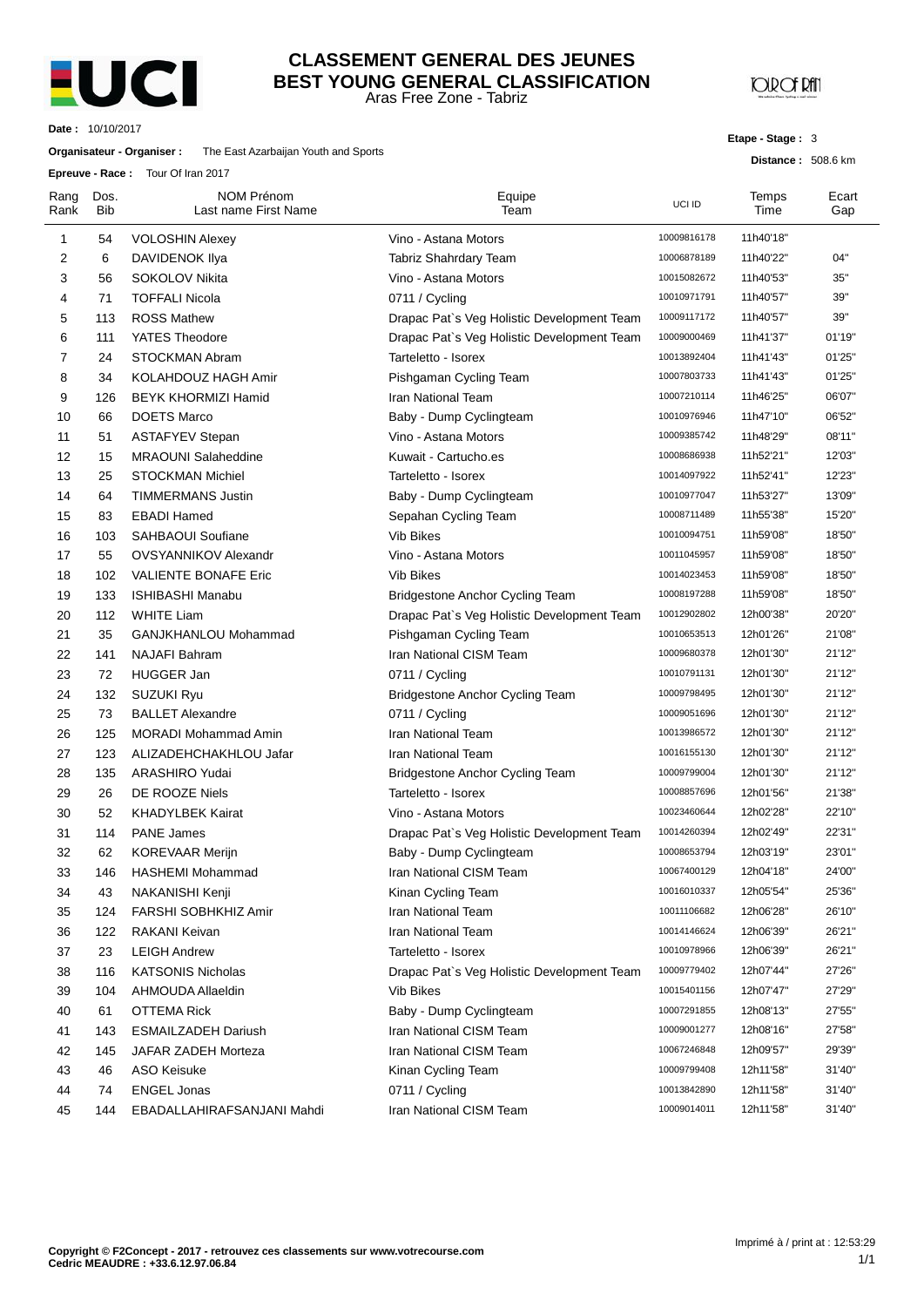

#### **CLASSEMENT PAR EQUIPE - TEAM CLASSIFICATION**

Aras Free Zone - Tabriz

### **JOIR OF RATI**

**Etape - Stage :** 3

**Date :** 10/10/2017

 $\overline{a}$ 

**Organisateur - Organiser :** The East Azarbaijan Youth and Sports

**Epreuve - Race :** Tour Of Iran 2017

#### **Classement de l'étape - Stage classification Classement général - Général classification**

| Rg<br>Rk | Equipe<br>Team                                                  | Temps<br>Time | Ecart<br>Gap |
|----------|-----------------------------------------------------------------|---------------|--------------|
| 1        | Tabriz Shahrdary Team<br>$3 - 6 - 4$                            | 12h08'26"     |              |
| 2        | Baby - Dump Cyclingteam<br>$66 - 63 - 64$                       | 12h08'54"     | 28"          |
| 3        | Sepahan Cycling Team<br>$81 - 82 - 84$                          | 12h08'54"     | 28"          |
| 4        | Pishgaman Cycling Team<br>$35 - 36 - 32$                        | 12h08'54"     | 28"          |
| 5        | 0711 / Cycling<br>$71 - 72 - 73$                                | 12h08'54"     | 28"          |
| 6        | Vino - Astana Motors<br>$56 - 54 - 55$                          | 12h08'54"     | 28"          |
| 7        | Tarteletto - Isorex<br>$24 - 21 - 25$                           | 12h08'54"     | 28"          |
| 8        | Drapac Pat's Veg Holistic Development Team<br>$111 - 113 - 115$ | 12h08'54"     | 28"          |
| 9        | Bridgestone Anchor Cycling Team<br>132 - 134 - 131              | 12h08'54"     | 28"          |
| 10       | Iran National Team<br>121 - 123 - 126                           | 12h08'54"     | 28"          |
| 11       | <b>Vib Bikes</b><br>103 - 102 - 101                             | 12h11'42"     | 03'16"       |
| 12       | Iran National CISM Team<br>141 - 142 - 146                      | 12h11'42"     | 03'16"       |
| 13       | Kuwait - Cartucho.es<br>$12 - 11 - 15$                          | 12h14'01"     | 05'35"       |
| 14       | Kinan Cycling Team<br>42 - 41 - 45                              | 12h14'03"     | 05'37"       |

| Equipe<br>Team                             | Temps<br>Time | Ecart<br>Gap |
|--------------------------------------------|---------------|--------------|
| Vino - Astana Motors                       | 35h01'41"     |              |
| Drapac Pat's Veg Holistic Development Team | 35h02'23"     | 42"          |
| Tabriz Shahrdary Team                      | 35h03'27"     | 01'46"       |
| Pishgaman Cycling Team                     | 35h05'09"     | 03'28"       |
| Tarteletto - Isorex                        | 35h14'52"     | 13'11"       |
| Kuwait - Cartucho.es                       | 35h15'47"     | 14'06"       |
| Baby - Dump Cyclingteam                    | 35h20'52"     | 19'11"       |
| Bridgestone Anchor Cycling Team            | 35h22'38"     | 20'57"       |
| Kinan Cycling Team                         | 35h26'57"     | 25'16"       |
| 0711 / Cycling                             | 35h43'57"     | 42'16"       |
| Iran National CISM Team                    | 35h47'31"     | 45'50"       |
| Iran National Team                         | 35h49'26"     | 47'45"       |
| Sepahan Cycling Team                       | 35h50'58"     | 49'17"       |
| <b>Vib Bikes</b>                           | 36h00'21"     | 58'40"       |
|                                            |               |              |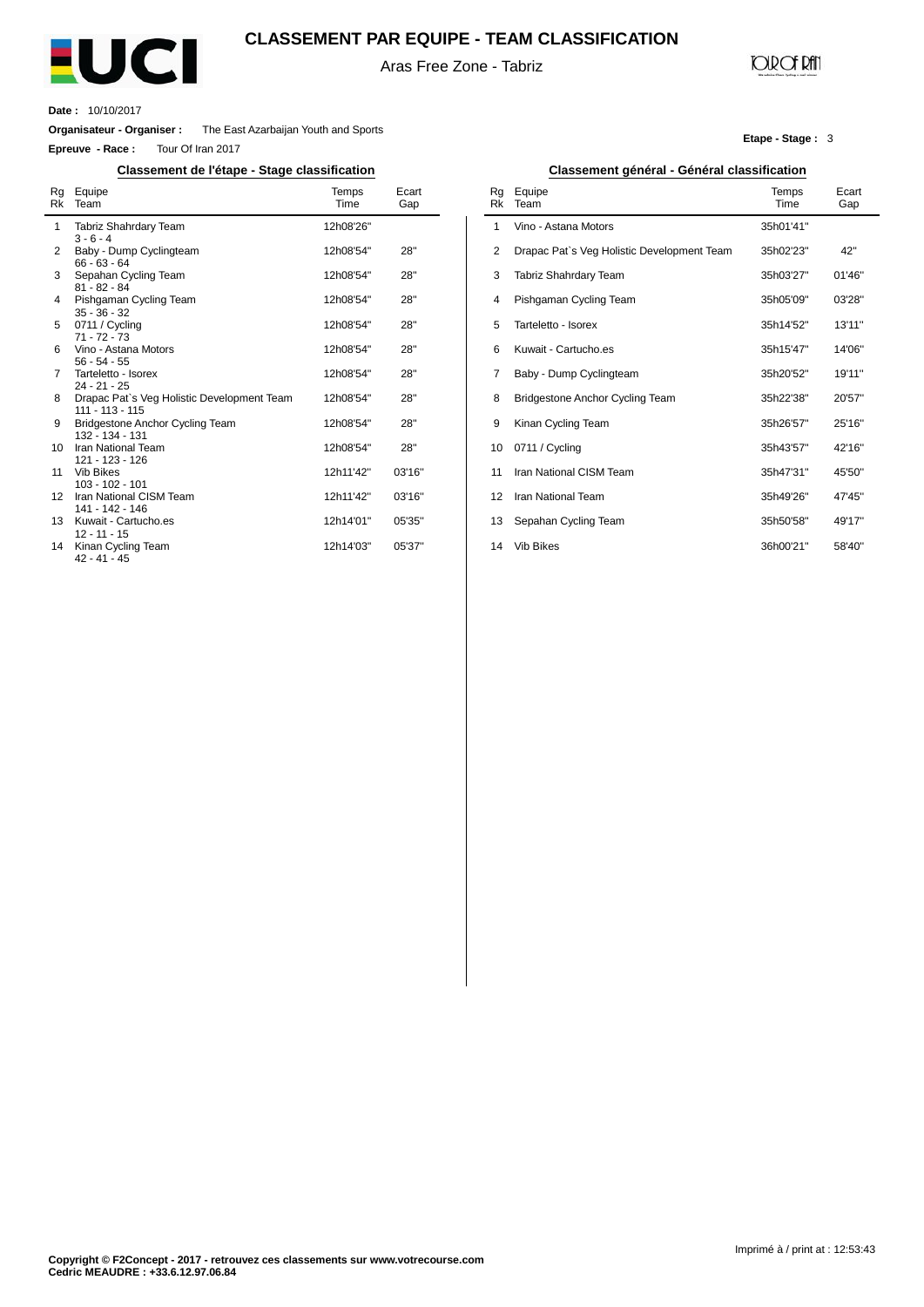# **Communiqué des commissaires Communique of the Commissaires panel**

Tour Of Iran 2017 Du 08/10/17 au 13/10/17

**Communique N°3 (étape/Stage : Aras Free Zone - Tabriz)**

# **RAS**

Epreuve organisée par : The East Azarbaijan Youth and Sports Organisation

Imprimé à / print at : 12:56:49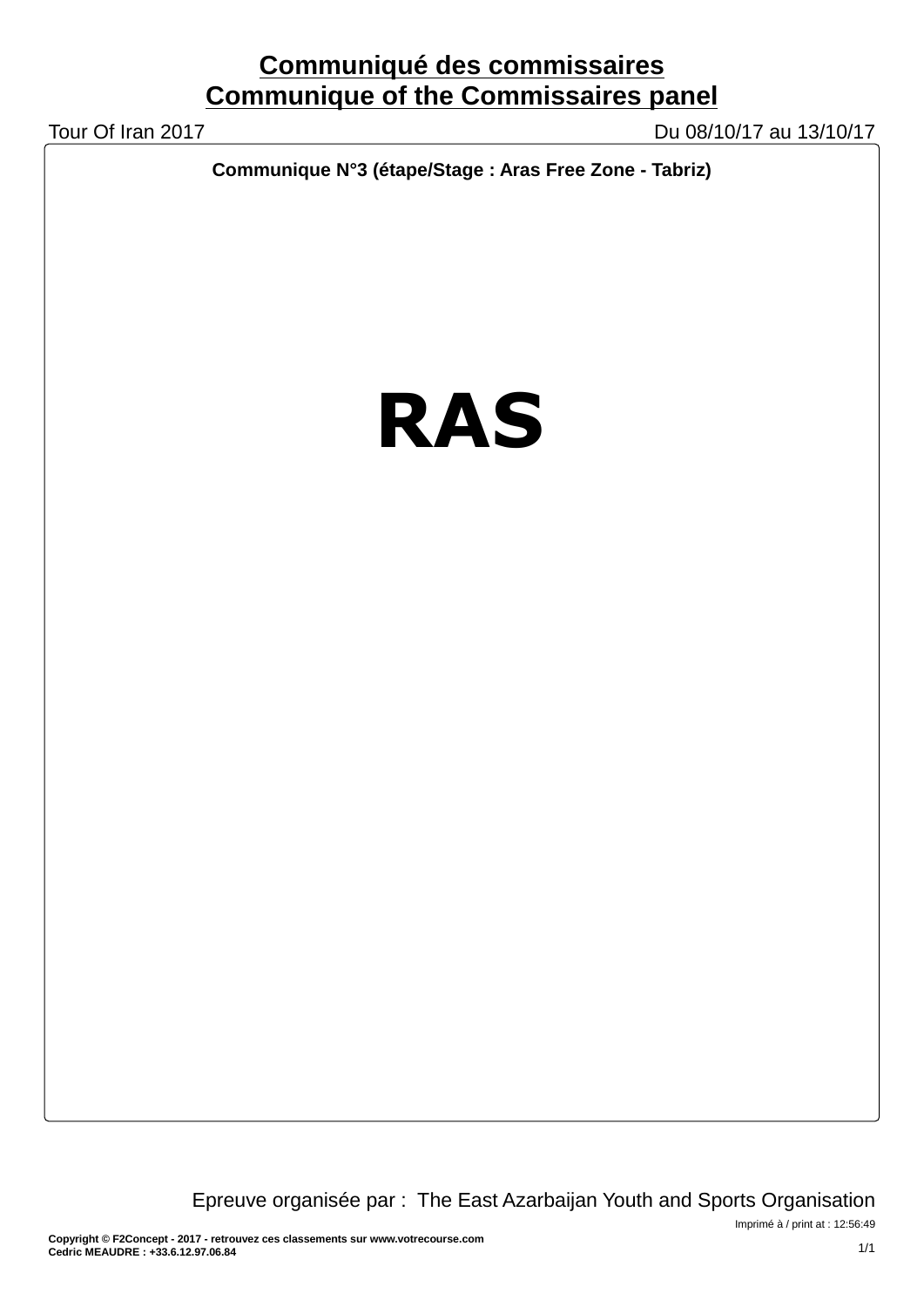# **ORDRE DES VOITURES POUR L'ETAPE N° 4 CONVOY ORDER FOR STAGE 4**

Tabriz - Sarein

11/10/2017 **Date :**

The East Azarbaijan Youth and Sports **Organisateur - Organiseur :**

Tour Of Iran 2017 **Epreuve - Race :**

| Rang<br>Rank | Equipe<br>Team                             |
|--------------|--------------------------------------------|
| 1            | Vino - Astana Motors                       |
| 2            | Tabriz Shahrdary Team                      |
| 3            | Tarteletto - Isorex                        |
| 4            | Drapac Pat's Veg Holistic Development Team |
| 5            | 0711 / Cycling                             |
| 6            | Kinan Cycling Team                         |
| 7            | Baby - Dump Cyclingteam                    |
| 8            | Pishgaman Cycling Team                     |
| 9            | Kuwait - Cartucho.es                       |
| 10           | Iran National CISM Team                    |
| 11           | <b>Bridgestone Anchor Cycling Team</b>     |
| 12           | Iran National Team                         |
| 13           | Sepahan Cycling Team                       |
| 14           | Vib Bikes                                  |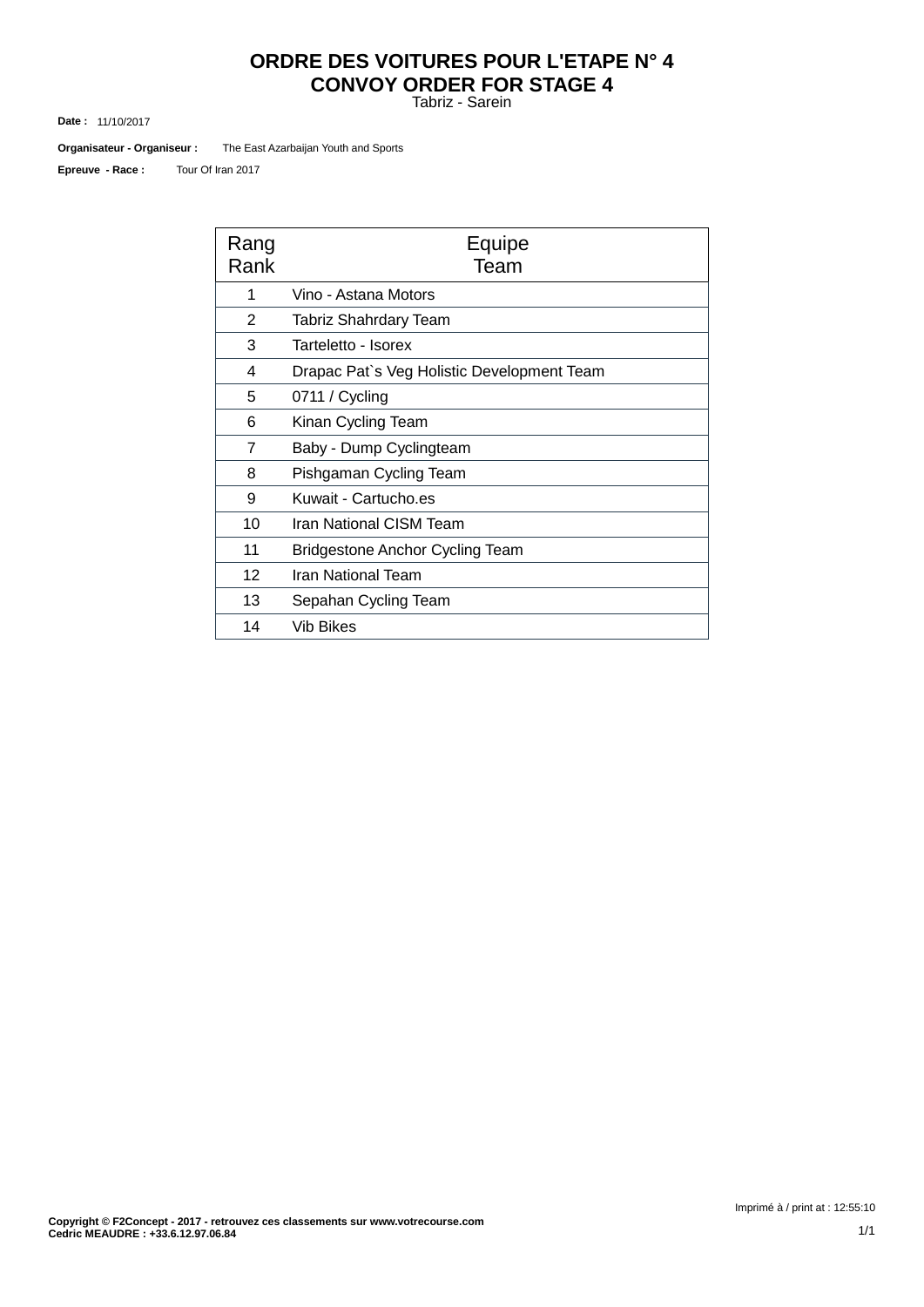#### **PORTEURS DE MAILLOTS POUR L'ETAPE N°4 JERSEY WEARERS FOR STAGE 4**

Tour Of Iran 2017 **Organisateur - Organiser :** The East Azarbaijan Youth and Sports **Date :** 10/10/2017 **Epreuve - Race :**

| Classement général au temps / General classification                                                                |  |  |  |  |
|---------------------------------------------------------------------------------------------------------------------|--|--|--|--|
| VOLOSHIN Alexey - Vino - Astana Motors (54)                                                                         |  |  |  |  |
| Classement général des GPM / Moutain classification                                                                 |  |  |  |  |
| Leader: DAVIDENOK Ilya - Tabriz Shahrdary Team (6)<br>Porteur / Wearer: DAVIDENOK Ilya - Tabriz Shahrdary Team (6)  |  |  |  |  |
| Classement général des sprints / Sprints classification                                                             |  |  |  |  |
| Leader: OTTEMA Rick - Baby - Dump Cyclingteam (61)<br>Porteur / Wearer: OTTEMA Rick - Baby - Dump Cyclingteam (61)  |  |  |  |  |
| Classement général des jeunes / Best young classification                                                           |  |  |  |  |
| Leader: VOLOSHIN Alexey - Vino - Astana Motors (54)<br>Porteur / Wearer: SOKOLOV Nikita - Vino - Astana Motors (56) |  |  |  |  |
| Classement général par équipe / Team classification                                                                 |  |  |  |  |
| Vino - Astana Motors                                                                                                |  |  |  |  |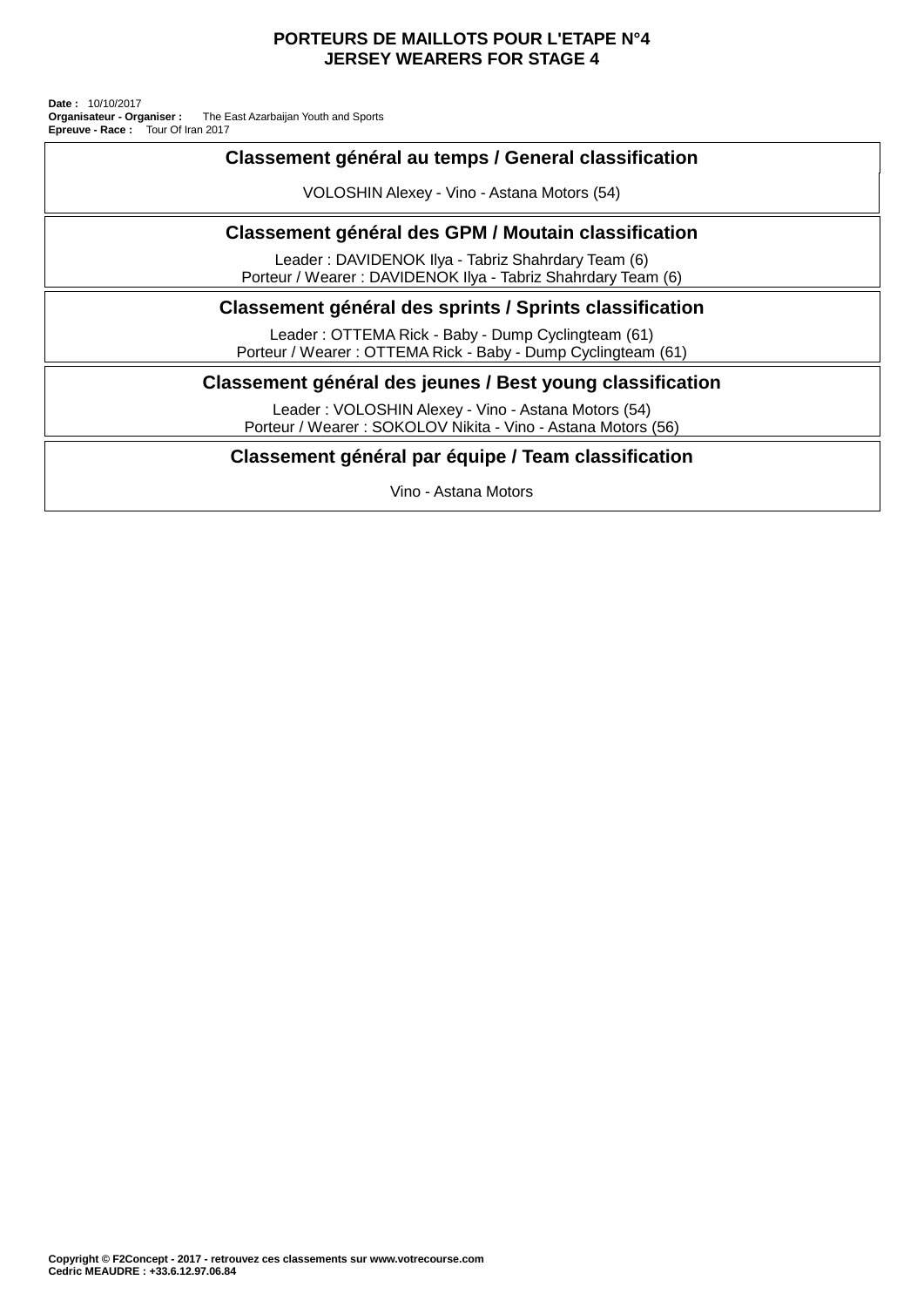# **GRILLE - GRID**

**Etape - Stage** : 4 The East Azarbaijan Youth and Sports Organisation

| Tabriz Shahrdary Team                         | MIZBANI IRANAGH Ghader<br>24eme à 01'25"(137)          | $\overline{2}$<br>POURSEYEDIGOLAKHOU<br>R Mirsamad<br>21eme à 01'25"(110) | 3<br>SAFARZADEH Saeid<br>10eme à 47"(64)                  | POURHASHEMI Hamid<br>16eme à 01'25"(84)                                         | 5<br><b>GHAFFARI Vahid</b><br>50eme à 21'12"(151)     | 6<br>* DAVIDENOK IIya<br>2eme à 04"(38)            |
|-----------------------------------------------|--------------------------------------------------------|---------------------------------------------------------------------------|-----------------------------------------------------------|---------------------------------------------------------------------------------|-------------------------------------------------------|----------------------------------------------------|
| Kuwait - Cartucho.es                          | 11<br><b>SCHUMACHER Stefan</b><br>20eme à 01'25"(103)  | 12<br><b>REBELLIN Davide</b><br>19eme à 01'25"(103)                       | 13<br><b>BOYS Matt</b><br>77eme à 31'40"(224)             | 14<br><b>GUTIERREZ REVUELTA</b><br>Jose Manuel<br>71eme à 27'57"(187)           | 15<br>* MRAOUNI Salaheddine<br>29eme à 12'03"(113)    | 16                                                 |
| Tarteletto - Isorex                           | 21<br><b>RUIJGH Rob</b><br>3eme à 04"(44)              | 22<br>MANNAERTS Jelle<br>62eme à 24'14"(129)                              | 23<br>* LEIGH Andrew<br>67eme à 26'21"(183)               | 24<br>* STOCKMAN Abram<br>12eme à 01'25"(41)                                    | 25<br>* STOCKMAN Michiel<br>30eme à 12'23"(75)        | 26<br>* DE ROOZE Niels<br>54eme à 21'38"(166)      |
| Pishgaman Cycling Team                        | 31<br>MOAZAMI GODARZI Arvin<br>17eme à 01'25"(97)      | 32<br><b>HOSSEINI Reza</b><br>14eme à 01'25"(82)                          | 33<br>RAJABLOU Mohammad<br>65eme à 26'19"(197)            | 34<br>KOLAHDOUZ HAGH Amir<br>18eme à 01'25"(103)                                | 35<br>* GANJKHANLOU<br>Mohammad<br>40eme à 21'08"(65) | 36<br>SOHRABI Mehdi<br>48eme à 21'12"(131)         |
| Kinan Cycling Team                            | 41<br>CRAWFORD Jai<br>8eme à 39"(37)                   | 42<br><b>LEBAS Thomas</b><br>15eme à 01'25"(83)                           | 43<br>* NAKANISHI Kenji<br>63eme à 25'36"(184)            | 45<br>YAMAMOTO Genki<br>59eme à 23'59"(168)                                     | 46<br>* ASO Keisuke<br>74eme à 31'40"(191)            |                                                    |
| Vino - Astana Motors                          | 51<br>* ASTAFYEV Stepan<br>28eme à 08'11"(142)         | 52<br>* KHADYLBEK Kairat<br>55eme à 22'10"(116)                           | 53<br>NEPOMNYACHSHIY<br>Yevgeniy<br>6eme à 37"(63)        | 54<br>* VOLOSHIN Alexey<br>1er en 11h40'18"(38)                                 | 55<br>OVSYANNIKOV Alexandr<br>36eme à 18'50"(95)      | 56<br>* SOKOLOV Nikita<br>5eme à 35"(25)           |
| Baby - Dump Cyclingteam                       | 61<br>* OTTEMA Rick<br>70eme à 27'55"(164)             | 62<br>* KOREVAAR Merijn<br>57eme à 23'01"(138)                            | 63<br><b>KERS Koos Jeroen</b><br>34eme à 17'54"(47)       | 64<br>* TIMMERMANS Justin<br>31eme à 13'09"(78)                                 | 65<br><b>OOSTRA Folkert</b><br>13eme à 01'25"(69)     | 66<br>* DOETS Marco<br>27eme à 06'52"(50)          |
| 0711 / Cycling                                | 71<br>* TOFFALI Nicola<br>7eme à 39"(22)               | 72<br>* HUGGER Jan<br>44eme à 21'12"(98)                                  | 73<br>* BALLET Alexandre<br>49eme à 21'12"(142)           | 74<br>* ENGEL Jonas<br>75eme à 31'40"(211)                                      | 75                                                    |                                                    |
| Sepahan Cycling Team                          | 81<br><b>NATEGHI Hossein</b><br>41eme à 21'09"(89)     | 82<br><b>RAHMANIBEIRAGH</b><br>Mohsen<br>46eme à 21'12"(114)              | 83<br>* EBADI Hamed<br>32eme à 15'20"(96)                 | 84<br><b>SEYEDGHALICHI</b><br>Seyedmiladmohammad<br>42eme à 21'12"(86)          | 85<br>ARMOON Mehdi<br>58eme à 23'57"(125)             | 86<br>FOROUGHI Davoud<br>33eme à 15'54"(111)       |
| <b>Vib Bikes</b>                              | 101<br><b>ALALI Saied Jafer</b><br>60eme à 24'00"(139) | 102<br>VALIENTE BONAFE Eric<br>37eme à 18'50"(115)                        | 103<br>* SAHBAOUI Soufiane<br>35eme à 18'50"(63)          | 104<br>* AHMOUDA Allaeldin<br>69eme à 27'29"(181)                               | 105                                                   |                                                    |
| Drapac Pat's Veg Holistic<br>Development Team | 111<br>* YATES Theodore<br>11eme à 01'19"(19)          | 112<br>* WHITE Liam<br>39eme à 20'20"(106)                                | 113<br>* ROSS Mathew<br>9eme à 39"(48)                    | 114<br>* PANE James<br>56eme à 22'31"(186)                                      | 115<br><b>FEATONBY Jesse</b><br>4eme à 11"(95)        | 116<br>* KATSONIS Nicholas<br>68eme à 27'26"(211)  |
| Iran National Team                            | 121<br>REZAEI Ali<br>47eme à 21'12"(119)               | 122<br>* RAKANI Keivan<br>66eme à 26'21"(138)                             | 123<br>* ALIZADEHCHAKHLOU<br>Jafar<br>52eme à 21'12"(170) | 124<br>* FARSHI SOBHKHIZ Amir<br>64eme à 26'10"(140)                            | 125<br>MORADI Mohammad Amin<br>51eme à 21'12"(157)    | 126<br>* BEYK KHORMIZI Hamid<br>26eme à 06'07"(81) |
| <b>Bridgestone Anchor Cycling</b><br>Team     | 131<br>HATSUYAMA Sho<br>23eme à 01'25"(129)            | 132<br>* SUZUKI Ryu<br>45eme à 21'12"(99)                                 | 133<br>* ISHIBASHI Manabu<br>38eme à 18'50"(143)          | 134<br><b>MONIER Damien</b><br>25eme à 01'29"(118)                              | 135<br>* ARASHIRO Yudai<br>53eme à 21'12"(183)        |                                                    |
| Iran National CISM Team                       | 141<br>* NAJAFI Bahram<br>43eme à 21'12"(93)           | 142<br>KHORSHID Khalil<br>22eme à 01'25"(115)                             | 143<br>72eme à 27'58"(186)                                | 144<br>ESMAILZADEH Dariush EBADALLAHIRAFSANJANI<br>Mahdi<br>76eme à 31'40"(216) | 145<br>JAFAR ZADEH Morteza<br>73eme à 29'39"(196)     | 146<br>* HASHEMI Mohammad<br>61eme à 24'00"(156)   |